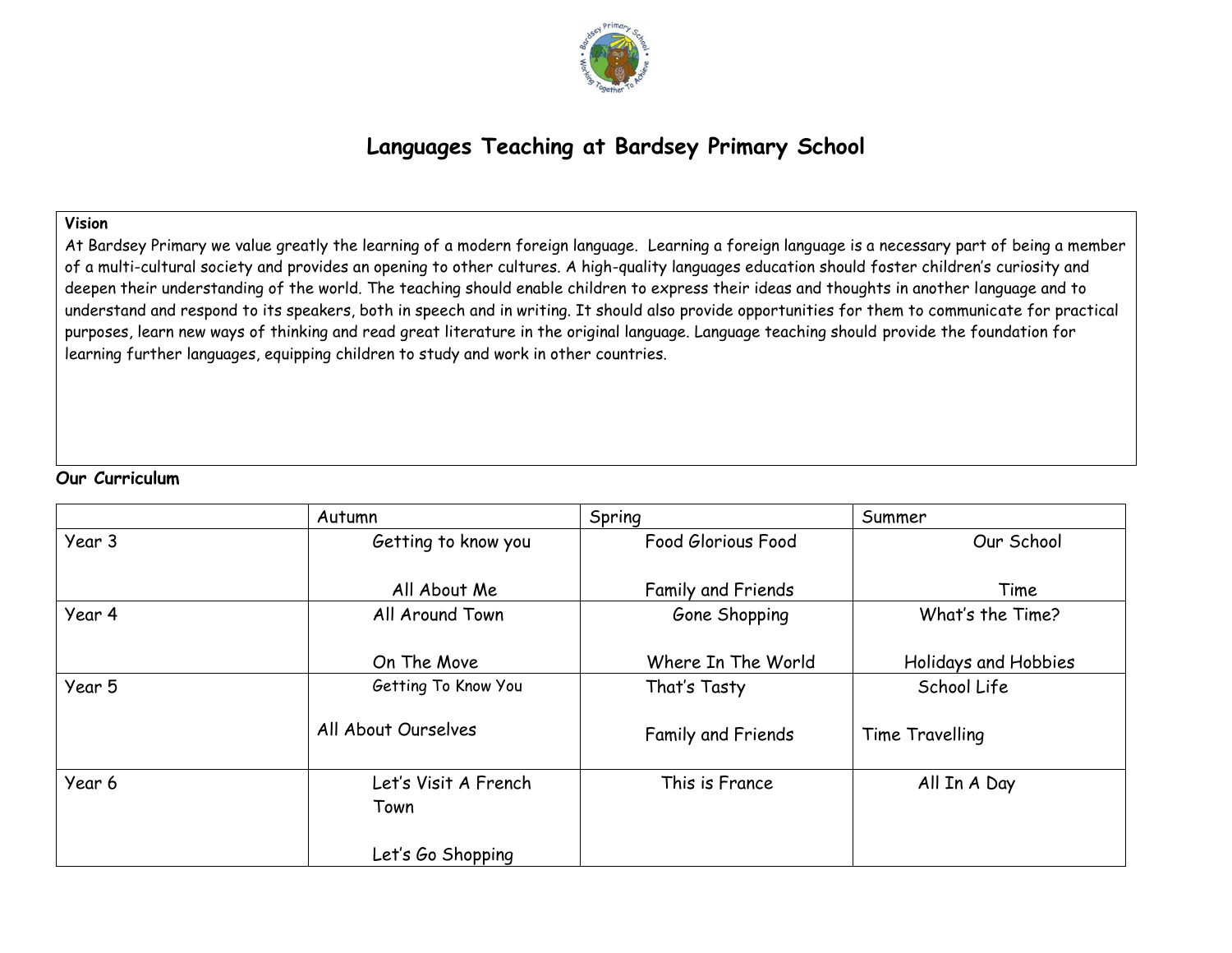## **EYFS/Key Stage 1**

By the end of Key Stage 1 pupils will:

- Be aware that people in different countries speak different languages and that people in France speak French.
- They will have knowledge of some basic French vocabulary such as some numbers to ten and basic greetings.

# **Key Stage 2 National Curriculum**

By the end of Key Stage 2 pupils will be able to:

- listen attentively to spoken language and show understanding by joining in and responding;
- explore the patterns and sounds of language through songs and rhymes and link the spelling, sound and meaning of words;
- engage in conversations; ask and answer questions; express opinions and respond to those of others; seek clarification and help;
- speak in sentences, using familiar vocabulary, phrases and basic language structures;
- develop accurate pronunciation and intonation so that others understand when they are reading aloud or using familiar words and phrases;
- present ideas and information orally to a range of audiences;
- read carefully and show understanding of words, phrases and simple writing;
- appreciate stories, songs, poems and rhymes in the language;
- broaden their vocabulary and develop their ability to understand new words that are introduced into familiar written material, including through using a dictionary;
- write phrases from memory, and adapt these to create new sentences, to express ideas clearly;
- describe people, places, things and actions orally and in writing;
- understand basic grammar appropriate to the language being studied, including (where relevant): feminine, masculine and neuter forms and the conjugation of high-frequency verbs; key features and patterns of the language; how to apply these, for instance, to build sentences; and how these differ from or are similar to English.

# **Intent**

Our Languages curriculum intends to:

- provide a valuable educational, social and cultural experience for our pupils
- enable the children to be able to articulate how diverse the world is and have a respect for other cultures
- strive to stimulate and encourage children's curiosity about language
- help our children to develop **communication** skills in speaking, listening, reading and writing, with an aim of making substantial progress in one language
- develop children's knowledge of how language works to lay the foundations for further language learning in future
- gives children a new and broader perspective on the world, encouraging them to understand their own cultures and those of others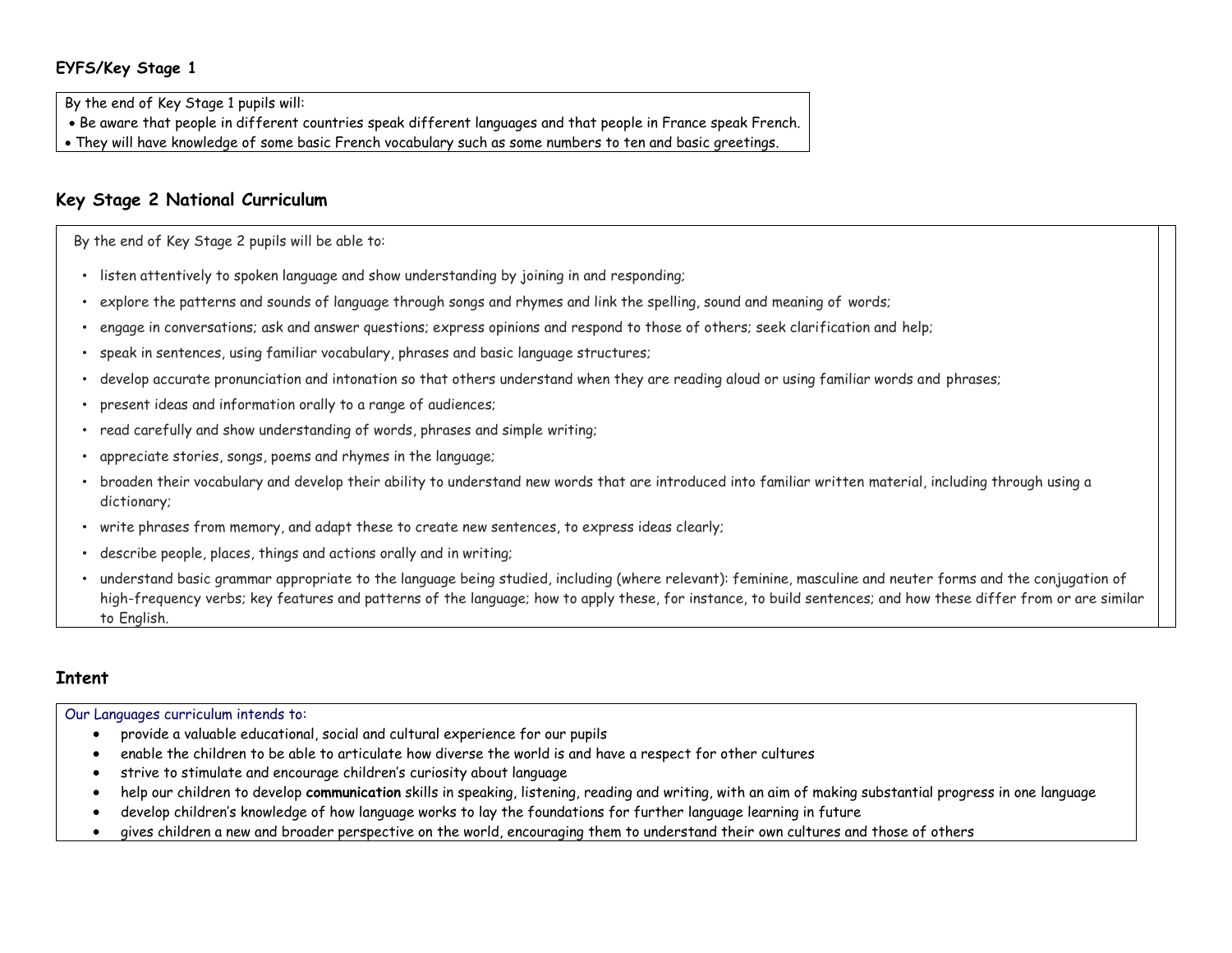

# **Implementation**

The Modern Foreign Language taught at Bardsey Primary is French. It is taught by the class teacher or teacher covering PPA time in termly blocks from the Twinkl Scheme of Work across Key Stage 2, for a timetabled 30 minutes per week. Lessons are sequenced and progressive, in which children are given the **confidence** to develop their **communication** skills through conversational work, singing activities and games. Key Stage 1 are introduced to foreign language learning through exploring other languages informally when studying another country. They may also be taught responses when for example, replying to the register on a daily basis or learn songs or rhymes in different languages.

#### **Key Vocabulary**

Children are taught key vocabulary in termly blocks of work around topics. These blocks of vocabulary form the core learning for each block of work which then gives the children the ability to develop useful phrases and put together sentences.

#### **Skills**

The French curriculum has a focus on speaking, listening, reading and writing skills. These skills are developed as the children progress through the school. A range of learning opportunities are given to enhance this language skill development such as conversational work, role play, songs and games. Other ways in which children foster a love of French is through active participation in lessons through sentence building activities, dictionary work and writing for a purpose such as a letter to Santa.

#### **Teaching**

Teachers follow the sequence of lessons from the Twinkl scheme of work which is adapted to suit our pupils covering a wide variety of topics and themes. Weekly lessons are taught (30 minutes) ensuring progression by building on previous lessons. At the start of each lesson, teachers recap on prior learning and previous language will be revised, recalled and consolidated whenever possible and appropriate. Lessons are differentiated providing the appropriate level of support and challenge.

#### **Curriculum Enhancements**

Performance is a key part of pupils' French learning. The opportunities that we plan for this includes singing songs, drama / role play activities and performing rhymes.

#### **Resources**

Resources can be used to enhance role play which gives language learning a firm context. Such resources help to make the learning relevant to children and make it 'real life', for example acting out a French café scene.

## **CPD**

Staff meeting time is used to reinforce and give support to those members of staff teaching French who may not be a language specialist.

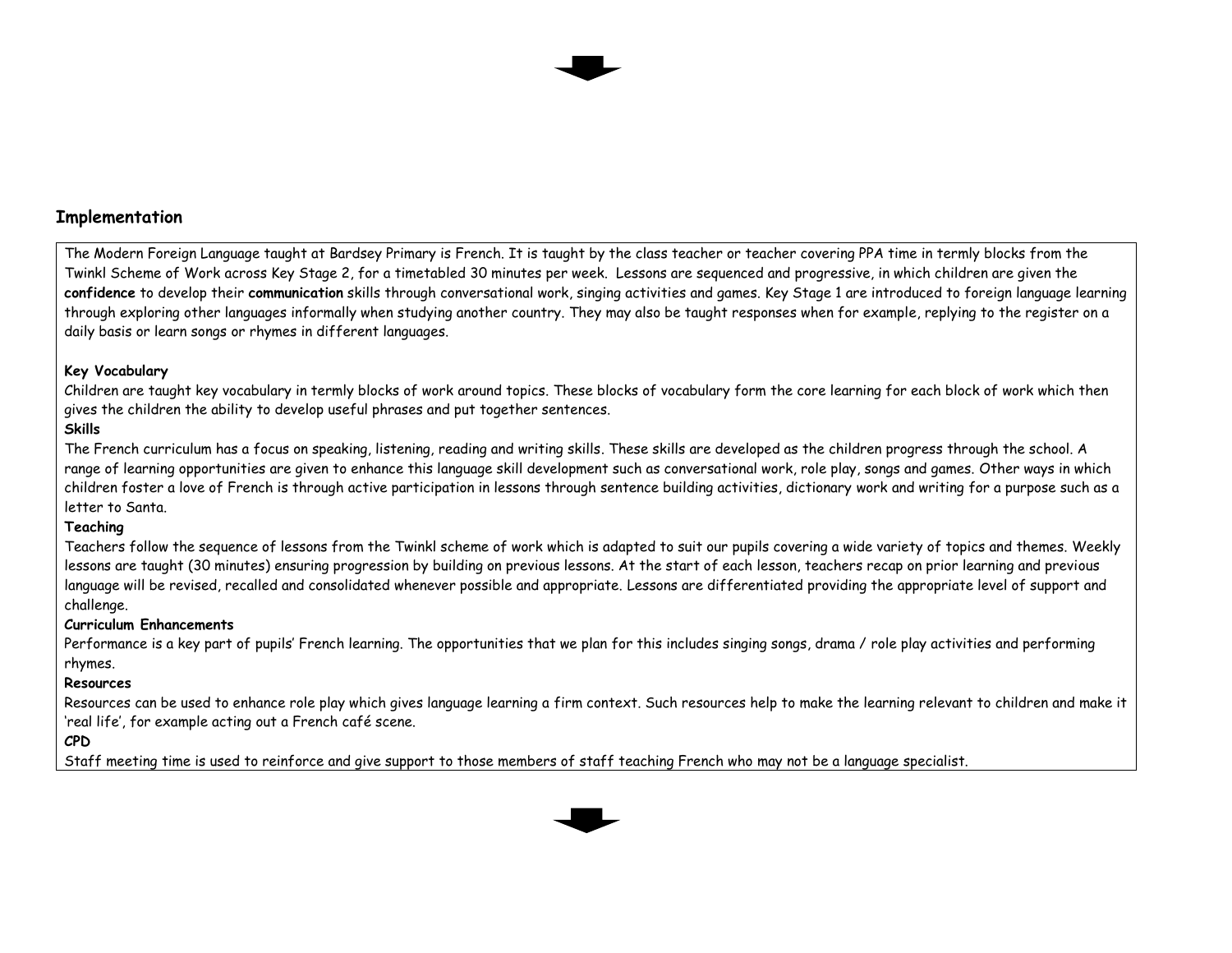# **Impact**

Our French curriculum will ensure all pupils develop key language learning skills, as set out by the National Curriculum, as well as a love of languages and learning about other **cultures**. These are as follows:

- understand and respond to spoken and written language from a variety of authentic sources
- speak with increasing **confidence**, fluency and spontaneity, finding ways of **communicating** what they want to say, including through discussion and asking questions, and continually improving the accuracy of their pronunciation and intonation
- can write at varying length, for different purposes and audiences, using the variety of grammatical structures that they have learnt
- discover and develop an appreciation of a range of writing in the language studied
- from learning a foreign language at Bardsey it is hoped that children will foster a love of language and a desire to further learning beyond the classroom and in their future.

French is monitored by the Languages subject leader throughout KS2 using a variety of strategies such as book scrutinies, lesson observations, staff discussions and pupil interviews.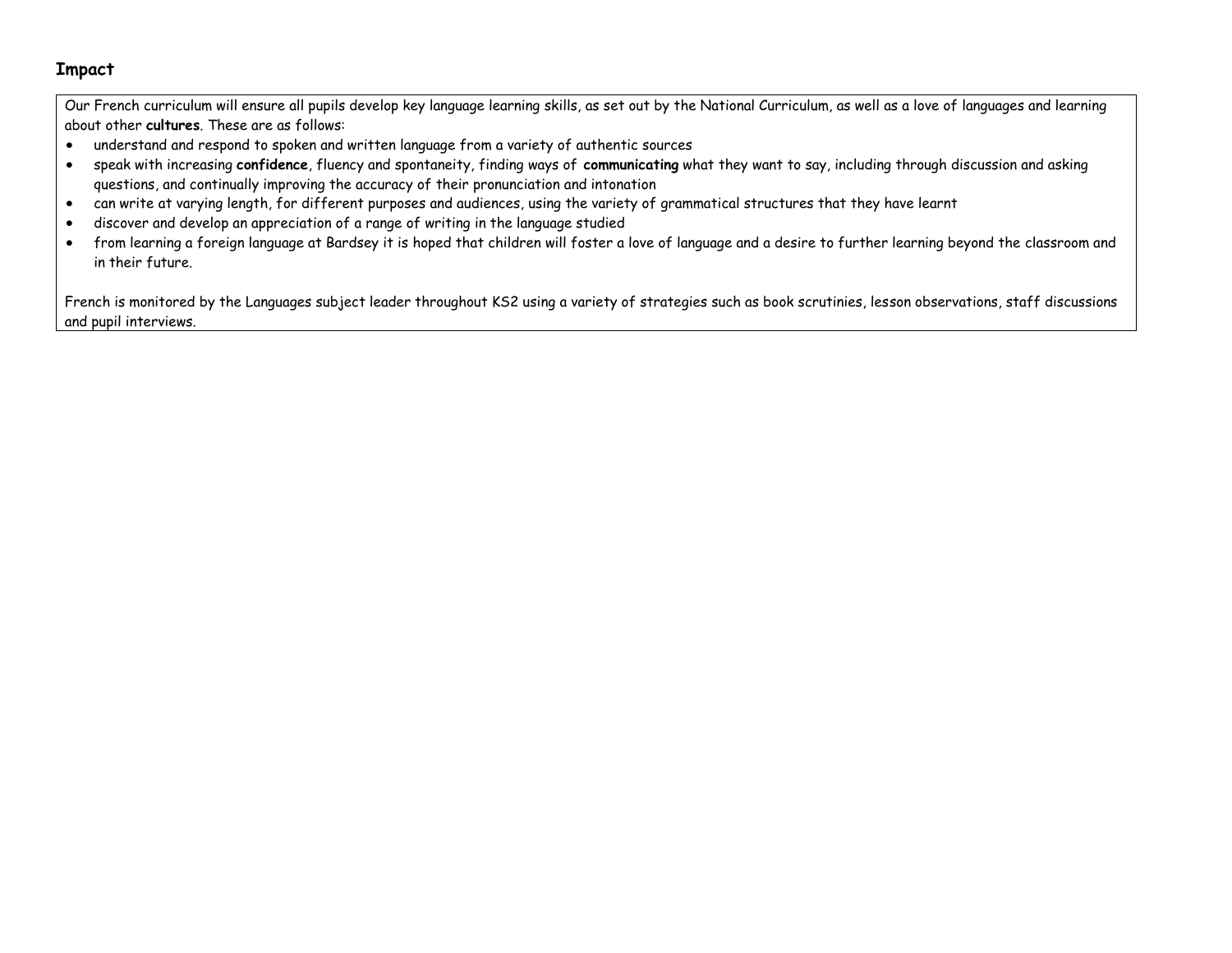|           | LKS <sub>2</sub>                                                                                                                                                                 | UK <sub>S2</sub>                                                                                                                                                                 |  |  |
|-----------|----------------------------------------------------------------------------------------------------------------------------------------------------------------------------------|----------------------------------------------------------------------------------------------------------------------------------------------------------------------------------|--|--|
|           | KS2 Languages National Curriculum<br>Children listen attentively to spoken language and show understanding<br>by joining in and responding.                                      | KS2 Languages National Curriculum<br>Children listen attentively to spoken language and show understanding by<br>joining in and responding.                                      |  |  |
|           | Children can:                                                                                                                                                                    | Children can:                                                                                                                                                                    |  |  |
|           | repeat modelled words;<br>a<br>listen and show understanding of single words through physical response;<br>$\mathsf{b}$                                                          | listen and show understanding of simple sentences containing familiar words<br>a<br>through physical response;                                                                   |  |  |
|           | repeat modelled short phrases;<br>C.                                                                                                                                             | listen and understand the main points from short, spoken material in French;<br>b                                                                                                |  |  |
|           | listen and show understanding of short phrases through physical response.<br>d                                                                                                   | listen and understand the main points and some detail from short, spoken material in<br>C<br>French.                                                                             |  |  |
|           | KS2 Languages National Curriculum<br>Children engage in conversation; ask and answer questions; express opinions<br>and respond to those of others; seek clarification and help. | KS2 Languages National Curriculum<br>Children engage in conversation; ask and answer questions; express opinions and<br>respond to those of others; seek clarification and help. |  |  |
|           | Children can:                                                                                                                                                                    | Children can:                                                                                                                                                                    |  |  |
| Listening | recognise a familiar question and respond with a simple rehearsed<br>a<br>response;                                                                                              | engage in a short conversation using a range of simple, familiar questions;<br>a<br>ask and answer more complex questions with a scaffold of responses;<br>$\mathsf{b}$          |  |  |
|           | ask and answer a simple and familiar question with a response;<br>$\mathsf{D}$                                                                                                   | express a wider range of opinions and begin to provide simple justification;<br>$\mathbb{C}$                                                                                     |  |  |
|           | express simple opinions such as likes, dislikes and preferences;<br>С                                                                                                            | converse briefly without prompts.<br>d                                                                                                                                           |  |  |
|           | ask and answer at least two simple and familiar questions with a response.<br>d                                                                                                  |                                                                                                                                                                                  |  |  |
|           | KS2 Languages National Curriculum<br>Children speak in sentences, using familiar vocabulary, phrases and basic<br>language structures.                                           | KS2 Languages National Curriculum<br>Children speak in sentences, using familiar vocabulary, phrases and basic language<br>structures.                                           |  |  |
|           | Children can:                                                                                                                                                                    | Children can:                                                                                                                                                                    |  |  |
|           | name objects and actions and may link words with a simple connective;<br>a                                                                                                       | say a longer sentence using familiar language;<br>a                                                                                                                              |  |  |
|           | use familiar vocabulary to say a short sentence using a language scaffold;<br>$\mathsf{b}$                                                                                       | use familiar vocabulary to say several longer sentences using a language scaffold;<br>$\mathbf{b}$                                                                               |  |  |
|           | speak about everyday activities and interests;<br>С                                                                                                                              | refer to everyday activities and interests, recent experiences and future plans;<br>$\mathbb{C}$                                                                                 |  |  |
|           | refer to recent experiences or future plans.<br>d                                                                                                                                | vary language and produce extended responses.<br><sub>c</sub>                                                                                                                    |  |  |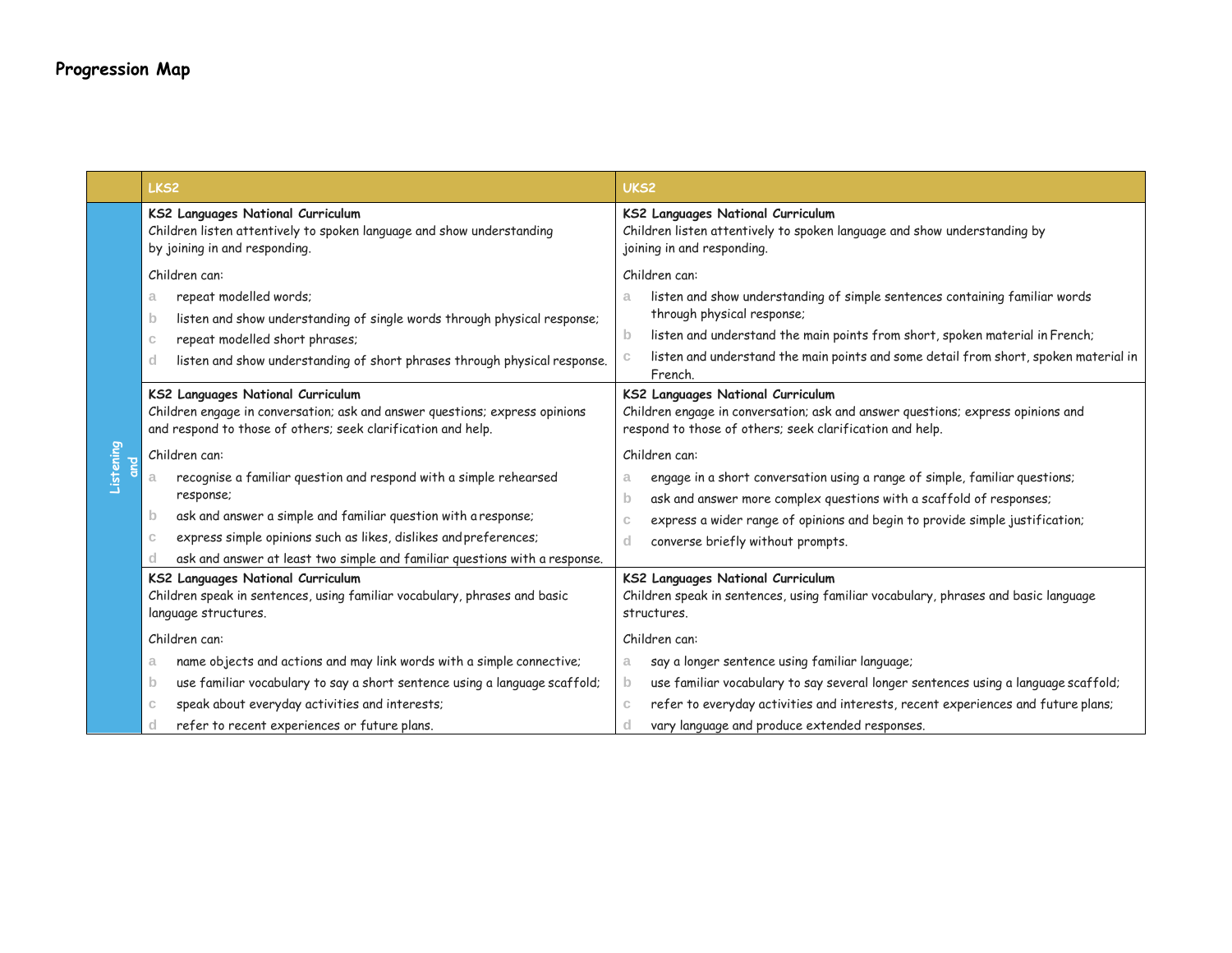|               | KS2 Languages National Curriculum<br>Children develop accurate pronunciation and intonation so that others<br>understand when they are using familiar words and phrases. | <b>KS2 Languages National Curriculum</b><br>Children develop accurate pronunciation and intonation so that others understand when<br>they are using familiar words and phrases. |  |  |
|---------------|--------------------------------------------------------------------------------------------------------------------------------------------------------------------------|---------------------------------------------------------------------------------------------------------------------------------------------------------------------------------|--|--|
| Children can: |                                                                                                                                                                          | Children can:                                                                                                                                                                   |  |  |
|               | identify individual sounds in words and pronounce accurately when<br>modelled:                                                                                           | pronounce familiar words accurately using knowledge of letter string sounds to<br>support, observing silent letter rules;                                                       |  |  |
|               | start to recognise the sound of some letter strings in familiar words and<br>pronounce when modelled;                                                                    | appreciate the impact of accents and elisions on sound and apply increasingly<br>confidently when pronouncing words;                                                            |  |  |
|               | adapt intonation to ask questions or give instructions;<br>v                                                                                                             | start to predict the pronunciation of unfamiliar words in a sentence using                                                                                                      |  |  |
|               | show awareness of accents, elisions and silent letters; begin to<br>pronounce words accordingly.                                                                         | knowledge of letter strings, liaison and silent letter rules;<br>adapt intonation, for example to mark questions and exclamations.                                              |  |  |

|                | KS2 Languages National Curriculum                                                                                                         | KS2 Languages National Curriculum                                                                                           |  |
|----------------|-------------------------------------------------------------------------------------------------------------------------------------------|-----------------------------------------------------------------------------------------------------------------------------|--|
|                | Children present ideas and information orally to a range of audiences.                                                                    | Children present ideas and information orally to a range of audiences.                                                      |  |
|                | Children can:                                                                                                                             | Children can:                                                                                                               |  |
|                | name nouns and present a simple rehearsed statement to a partner;<br>a.                                                                   | manipulate familiar language to present ideas and information in simple<br>a                                                |  |
|                | present simple rehearsed statements about themselves, objects and people to a partner;<br>b                                               | sentences:                                                                                                                  |  |
|                | present ideas and information in simple sentences using familiar and rehearsed language<br>C.<br>to a partner or a small group of people. | present a range of ideas and information, using prompts, to a<br>partner or a small group of people;                        |  |
| Speaking/Oracy |                                                                                                                                           | present a range of ideas and information, without prompts, to a partner<br>C<br>or a group of people.                       |  |
|                | KS2 Languages National Curriculum                                                                                                         | KS2 Languages National Curriculum                                                                                           |  |
|                | Children describe people, places, things and actions orally.                                                                              | Children describe people, places, things and actions orally.                                                                |  |
| $\overline{a}$ | Children can:                                                                                                                             | Children can:                                                                                                               |  |
| Listening      | say simple familiar words to describe people, places, things and actions using a model;<br>a                                              | say several simple sentences containing adjectives to describe<br>a                                                         |  |
|                | say a simple phrase that may contain an adjective to describe people, places, things and                                                  | people, places, things and actions using a language scaffold;                                                               |  |
|                | actions using a language scaffold;                                                                                                        | manipulate familiar language to describe people, places, things and<br>$\overline{a}$<br>actions, maybe using a dictionary; |  |
|                | say one or two short sentences that may contain an adjective to describe people, places,<br>things and actions.                           | use a wider range of descriptive language in their descriptions of<br>$\mathbb{C}$<br>people, places, things and actions.   |  |
|                | KS2 Languages National Curriculum                                                                                                         | KS2 Languages National Curriculum                                                                                           |  |
|                | Children read carefully and show understanding of words, phrases and simple writing.                                                      | Children read carefully and show understanding of words, phrases and simple                                                 |  |
| late<br>Lite   | Children can:                                                                                                                             | writing.                                                                                                                    |  |
| ဥ              | read and show understanding of familiar single words;                                                                                     | Children can:                                                                                                               |  |
| Reading and    | read and show understanding of simple phrases and sentences containing familiar words.                                                    | read and show understanding of simple sentences containing familiar<br>and some unfamiliar language;                        |  |
|                |                                                                                                                                           | read and understand the main points from short, written material;<br>b                                                      |  |
|                |                                                                                                                                           | read and understand the main points and some detail from short,<br>C<br>written material.                                   |  |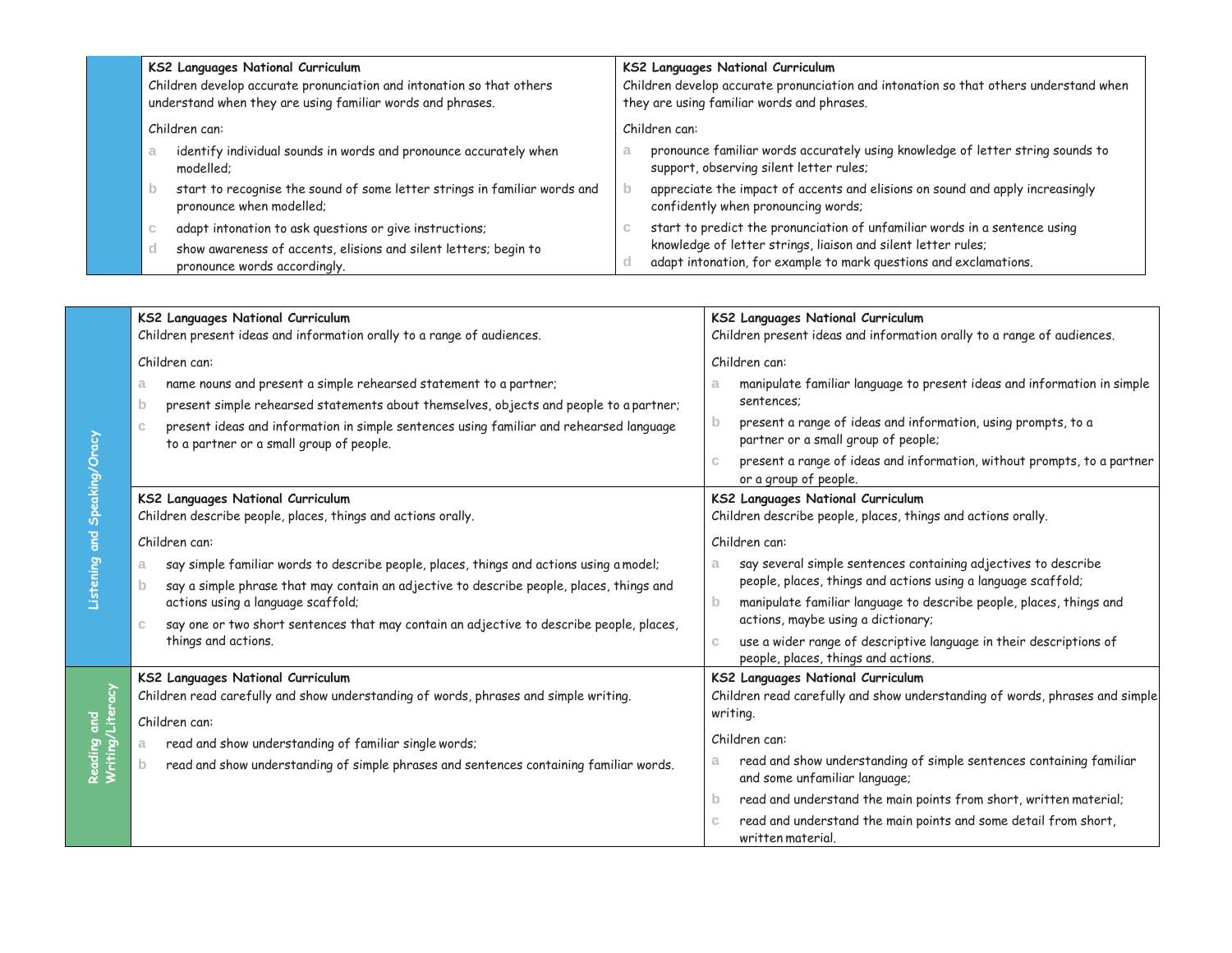| KS2 Languages National Curriculum<br>Children broaden their vocabulary and develop their ability to understand new words that<br>are introduced into familiar written material, including through using a dictionary. | <b>KS2 Languages National Curriculum</b><br>Children broaden their vocabulary and develop their ability to<br>understand new words that are introduced into familiar written |  |
|-----------------------------------------------------------------------------------------------------------------------------------------------------------------------------------------------------------------------|------------------------------------------------------------------------------------------------------------------------------------------------------------------------------|--|
| Children can:                                                                                                                                                                                                         | material, including through using a dictionary.                                                                                                                              |  |
| use strategies for memorisation of vocabulary;<br>a                                                                                                                                                                   | Children can:                                                                                                                                                                |  |
| make links with English or known language to work out the meaning of new words;<br>$\mathsf{D}$                                                                                                                       | use a range of strategies to determine the meaning of new<br>words (links with known language, cognates, etymology,                                                          |  |
| use context to predict the meaning of new words;<br>С                                                                                                                                                                 | context);                                                                                                                                                                    |  |
| begin to use a bilingual dictionary to find the meaning of individual words in French<br>d<br>and English.                                                                                                            | use a bilingual dictionary to identify the word class;                                                                                                                       |  |
|                                                                                                                                                                                                                       | use a bilingual paper/online dictionary to find the meaning of                                                                                                               |  |
|                                                                                                                                                                                                                       | unfamiliar words and phrases in French and in English.                                                                                                                       |  |

| <b>KS2 Languages National Curriculum</b>                                                                                                                                                                                                                                                                                                                                                                      | <b>KS2 Languages National Curriculum</b>                                                                                                                                                                                                                                                                                                                                                                                                                                                                                                                     |
|---------------------------------------------------------------------------------------------------------------------------------------------------------------------------------------------------------------------------------------------------------------------------------------------------------------------------------------------------------------------------------------------------------------|--------------------------------------------------------------------------------------------------------------------------------------------------------------------------------------------------------------------------------------------------------------------------------------------------------------------------------------------------------------------------------------------------------------------------------------------------------------------------------------------------------------------------------------------------------------|
| Children develop accurate pronunciation and intonation so that others understand when                                                                                                                                                                                                                                                                                                                         | Children develop accurate pronunciation and intonation so that others                                                                                                                                                                                                                                                                                                                                                                                                                                                                                        |
| they are reading aloud familiar words and phrases.                                                                                                                                                                                                                                                                                                                                                            | understand when they are reading aloud familiar words and phrases.                                                                                                                                                                                                                                                                                                                                                                                                                                                                                           |
| Children can:<br>identify individual sounds in words and pronounce accurately when modelled;<br>a<br>start to read and recognise the sound of some letter strings in familiar words<br>$\mathsf{b}$<br>and pronounce when modelled;<br>adapt intonation to ask questions;<br>$\mathbb{C}$<br>show awareness of accents, elisions and silent letters; begin to pronounce<br><sub>c</sub><br>words accordingly. | Children can:<br>read and pronounce familiar words accurately using knowledge of<br>a<br>letter string sounds to support, observing silent letter rules;<br>appreciate the impact of accents and elisions on sound and apply<br>b<br>increasingly confidently when pronouncing words;<br>start to predict the pronunciation of unfamiliar words in a sentence using<br>$\mathbb{C}$<br>knowledge of letter strings, liaison and silent letter rules;<br>adapt intonation for example to mark questions and exclamations<br>d<br>in a short, written passage. |
| KS2 Languages National Curriculum                                                                                                                                                                                                                                                                                                                                                                             | KS2 Languages National Curriculum                                                                                                                                                                                                                                                                                                                                                                                                                                                                                                                            |
| Children write phrases from memory, and adapt these to create new sentences, to                                                                                                                                                                                                                                                                                                                               | Children write phrases from memory, and adapt these to create new                                                                                                                                                                                                                                                                                                                                                                                                                                                                                            |
| express ideas clearly.                                                                                                                                                                                                                                                                                                                                                                                        | sentences, to express ideas clearly.                                                                                                                                                                                                                                                                                                                                                                                                                                                                                                                         |
| Children can:<br>write single familiar words from memory with understandable accuracy;<br>a<br>write familiar short phrases from memory with understandable accuracy;<br>$\mathsf{D}$<br>replace familiar vocabulary in short phrases written from memory to create new<br>$\mathbb{C}$<br>short phrases.                                                                                                     | Children can:<br>write a simple sentence from memory using familiar language;<br>a<br>write several sentences from memory with familiar language with<br>b<br>understandable accuracy;<br>replace vocabulary in sentences written from memory to create<br>$\mathbb{C}$<br>new sentences with understandable accuracy.                                                                                                                                                                                                                                       |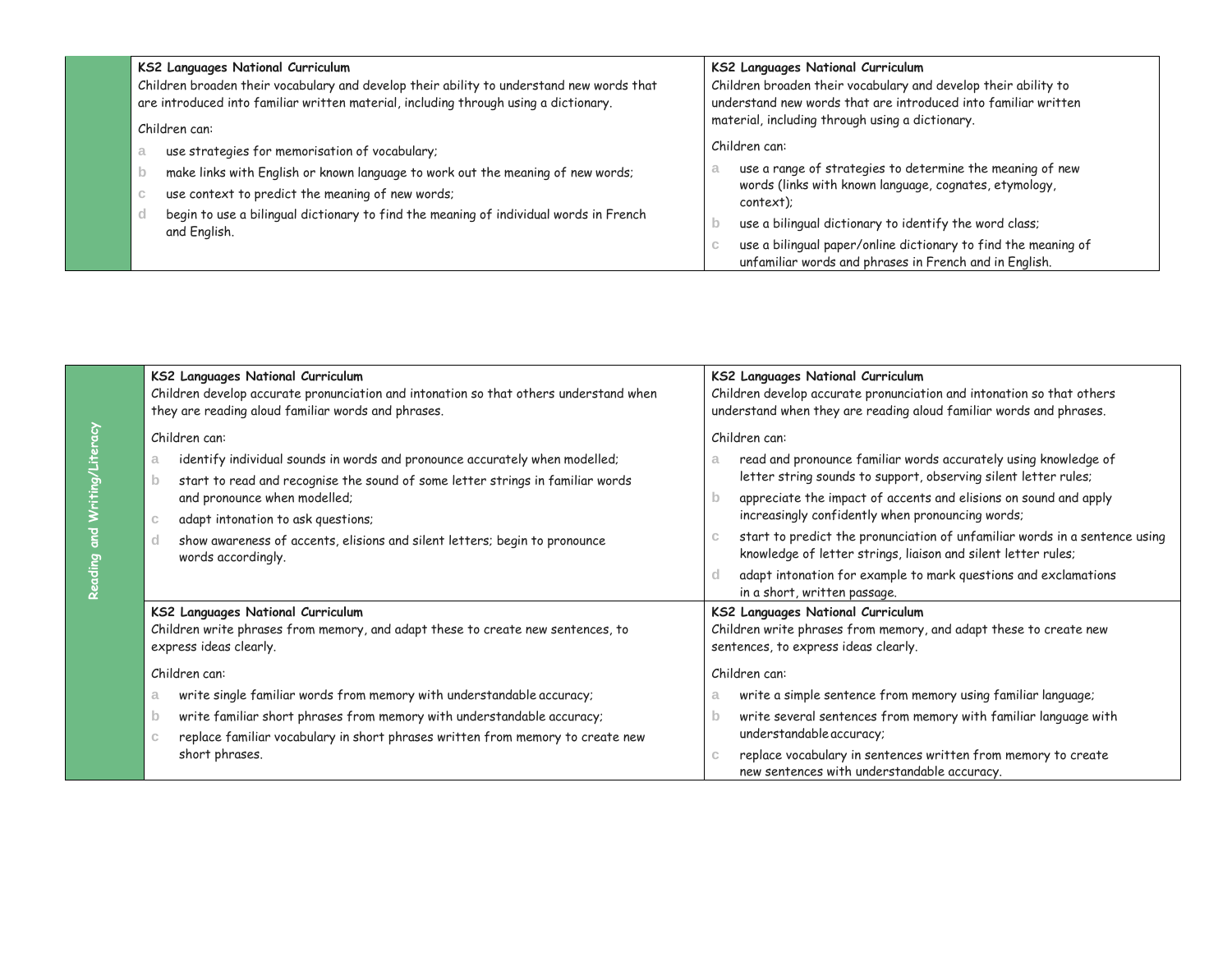|           | <b>KS2 Languages National Curriculum</b><br>Children describe people, places, things and actions in writing.                                                                                                                                  | <b>KS2 Languages National Curriculum</b><br>Children describe people, places, things and actions in writing.                                                                                                              |  |
|-----------|-----------------------------------------------------------------------------------------------------------------------------------------------------------------------------------------------------------------------------------------------|---------------------------------------------------------------------------------------------------------------------------------------------------------------------------------------------------------------------------|--|
|           | Children can:<br>copy simple familiar words to describe people, places, things and actions using a model;<br>write a simple phrase that may contain an adjective to describe people, places, things<br>and actions using a language scaffold; | Children can:<br>write several simple sentences containing adjectives to describe people,<br>places, things and actions using a language scaffold;<br>manipulate familiar language to describe people, places, things and |  |
|           | write one or two simple sentences that may contain an adjective to describe<br>people, places, things and actions.                                                                                                                            | actions, maybe using a dictionary;<br>use a wider range of descriptive language in their descriptions of people,<br>places, things and actions.                                                                           |  |
|           | <b>KS2 Languages National Curriculum</b><br>Children explore the patterns and sounds of language through songs and rhymes and link<br>the spelling, sound and meaning of words.                                                               | KS2 Languages National Curriculum<br>Children explore the patterns and sounds of language through songs and<br>rhymes and link the spelling, sound and meaning of words.                                                  |  |
|           | Children can:                                                                                                                                                                                                                                 | Children can:                                                                                                                                                                                                             |  |
| and Rhyme | listen and identify specific words in songs and rhymes and demonstrate understanding;<br>a<br>listen and identify specific phrases in songs and rhymes and demonstrate understanding.                                                         | listen and identify rhyming words and specific sounds in songs and rhymes;<br>follow the text of familiar songs and rhymes, identifying the meaning of<br>words;                                                          |  |
|           |                                                                                                                                                                                                                                               | read the text of familiar songs and rhymes and identify patterns of<br>language and link sound to spelling.                                                                                                               |  |

|                                          | KS2 Languages National Curriculum<br>Children appreciate stories, songs, poems and rhymes in the language.                              | KS2 Languages National Curriculum<br>Children appreciate stories, songs, poems and rhymes in the language.                                                                                                                                    |
|------------------------------------------|-----------------------------------------------------------------------------------------------------------------------------------------|-----------------------------------------------------------------------------------------------------------------------------------------------------------------------------------------------------------------------------------------------|
| ဖွ နို<br>$\sum_{i=1}^{n}$<br>।<br>स्रोत | Children can:<br>join in with actions to accompany familiar songs, stories and rhymes;<br>join in with words of a song or storytelling. | Children can:<br>follow the text of a familiar song or story;<br>follow the text of a familiar song or story and sing or read aloud;<br>understand the gist of an unfamiliar story or song using familiar language<br>and sing or read aloud. |